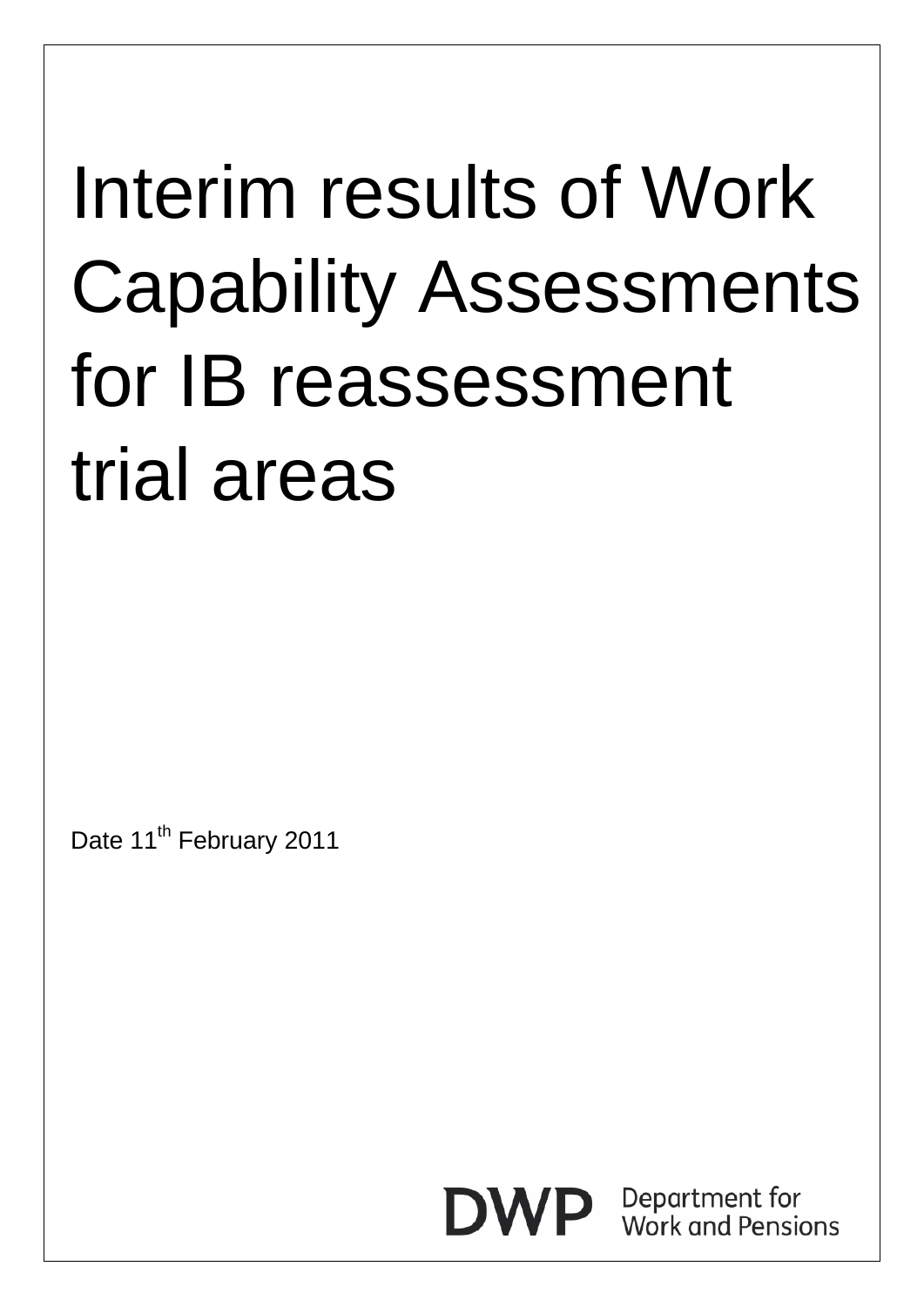## Introduction

Between October 2010 and Spring 2014 customers who receive Incapacity Benefit, Severe Disablement Allowance and Income Support paid on the grounds of illness or disability will be assessed for Employment and Support Allowance.

This reassessment will use the Work Capability Assessment (WCA) and will focus on what an individual can do despite their health condition, rather than simply what they cannot. Employment and Support Allowance helps people with an illness or disability move into work if they are able.

The first stage of reassessment began in October 2010 with a trial involving 1,700 customers from the Burnley and Aberdeen Benefit Centres in the Highlands, Islands, Clyde Coast & Grampian and Cumbria & Lancashire Districts. This trial was designed to provide early indicators about customer and staff reactions to the reassessment process.

This document sets out interim results from the trial in Aberdeen and Burnley. Final results will be made available later.

The data source is from clerically derived internal management information.

## **Results**

As of the  $8<sup>th</sup>$  February 1,347 decisions on whether a customer's claim qualifies for conversion to Employment and Support Allowance had been made. Of these:

- 399 individuals were disallowed Employment and Support Allowance (29.6%)
- 422 individuals were allowed Employment and Support Allowance and placed in the support group (31.3%)
- 526 individuals were allowed Employment and Support Allowance and placed in the Work Related Activity Group (39%)

The figures presented above are interim as not all 1,700 trial customers have been through the reassessment process. The proportion of customers in each group will therefore be subject to change as the trial progresses.